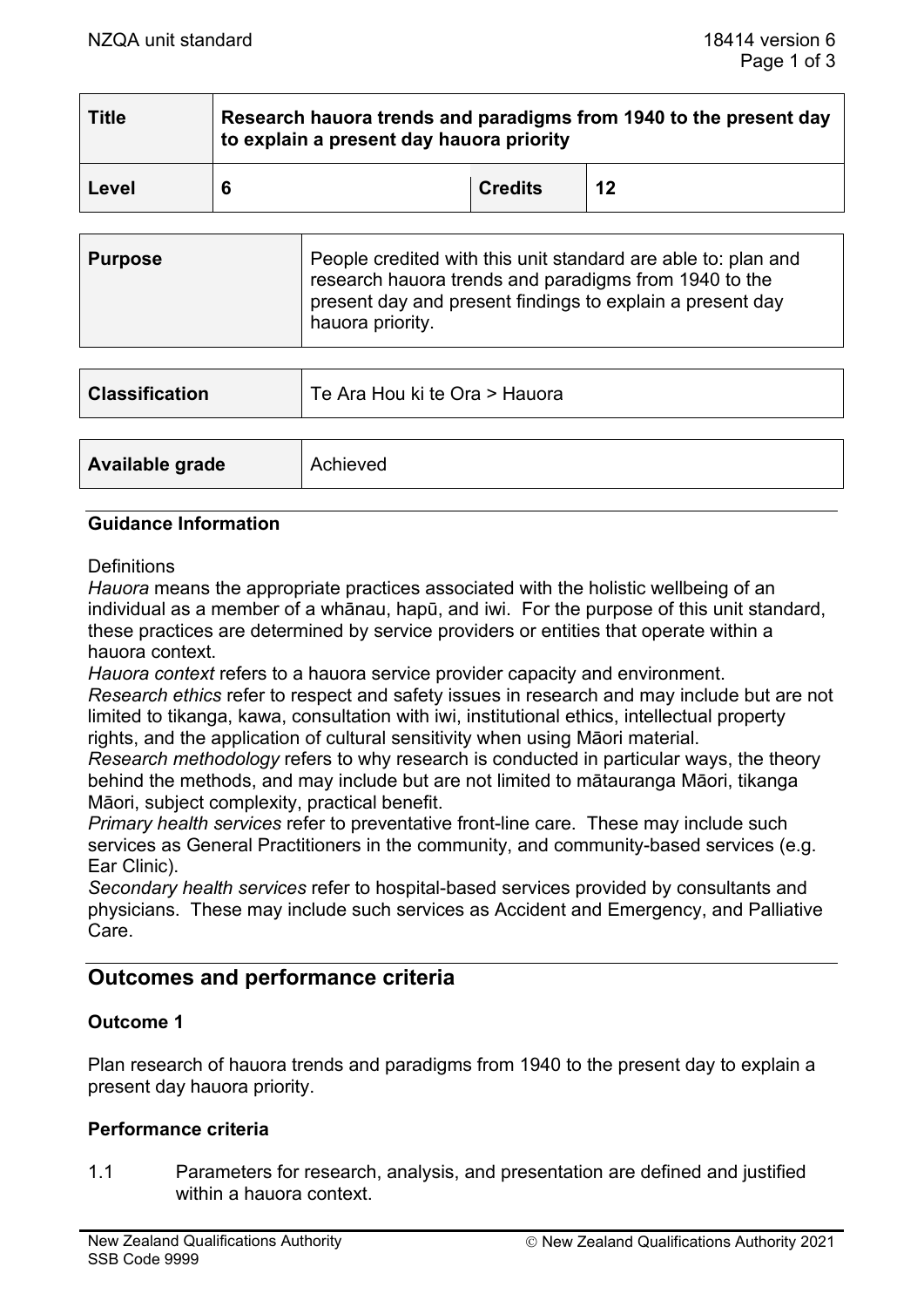- 1.2 Research methodology is determined and explained in accordance with relevant criteria.
	- Range relevant criteria may include but are not limited to  $-$  results of consultation with local iwi and/or hapū; ethical considerations within a hauora context; available resources; research protocol; purpose of the research within a hauora context; evidence of four relevant criteria is required.
- 1.3 Research methodology and presentation is described in accordance with research ethics and tikanga.
	- Range may include but is not limited to literature review, sourcing of information, procedures for recording and analysing information, presenting findings; evidence of three is required.

## **Outcome 2**

Research hauora trends and paradigms to explain a present day hauora priority.

### **Performance criteria**

- 2.1 Hauora trends and paradigms are researched in accordance with the research plan.
	- Range may include but is not limited to smoking, alcohol abuse, diabetes, syphilis, typhoid, influenza, tuberculosis, poliomyelitis, obesity, dental care, cancer, glue ear, Sudden Infant Death Syndrome, meningitis; evidence of three is required.
- 2.2 Sources of information are identified.
	- Range sources of information may include but is not limited to  $-$  statistics, local and iwi knowledge, organisational involved in issues, key informants, consultation with local iwi and/or hapū; research publications, museum, media; evidence of three sources of information for each of the three issues selected in 2.1 is required.

### **Outcome 3**

Present research findings.

### **Performance criteria**

3.1 Presentation of findings is in accordance with the research plan.

Range methods, methodology, ethics.